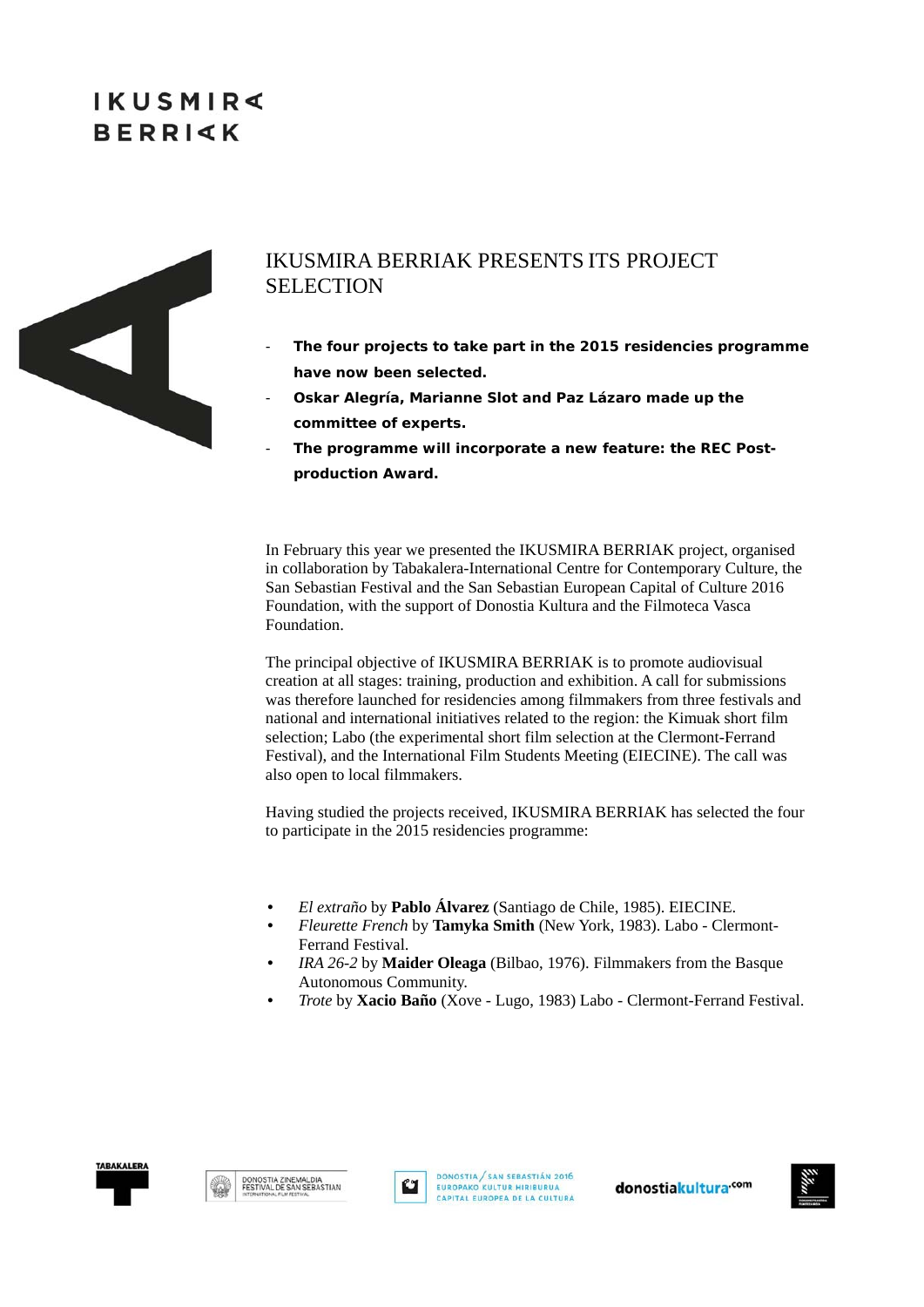### **PROJECTS SELECTED**

### **EL EXTRAÑO**

*"Part city symphony, part experimental film and, to a certain extent, a false documentary."* 

Filmmaker: **Pablo Álvarez** (Santiago de Chile, 1985). Obtained his Degree in Cinema from the Instituto Profesional ARCOS in 2013, having shown a strong preference for political and social cinema throughout his studies. He directed the short films *Carroña* (2011) and *De todos los santos* (2012), respectively screened in the official selection at the 7th Kratkofil Plus International Festial in Bosnia and Herzegovina and at the 55th Bilbao International Documentary and Short Film Festival. In 2014 he completed the fictional short film *Los resentidos*, going on to participate in numerous film events including the XIII Film Students Meeting at the 62nd San Sebastian International Film Festival.

Category: **EIECINE** Short film.

#### **FLEURETTE FRENCH**

*Fleurette French is a real woman who lives in Florida. She has been arrested for her repeated calls to 911 (the emergency service) claiming loneliness. The project consists of three parts: a fictional short film, a documentary short and an installation.* 

Filmmaker: Tamyka Smith (New York, 1983). Co-founder of Daughters Projects, a small production company engaged in raising the profile of women in cinema and the media by telling stories driven by women and using teams led by women.

Her short film *He's the Best* premiered at the Clermont-Ferrand International Short Film Festival and will screen at numerous international festivals over the year.

Category: **Labo Competition at the 37th Clermont-Ferrand International Short Film Festival.** Short film and installation.







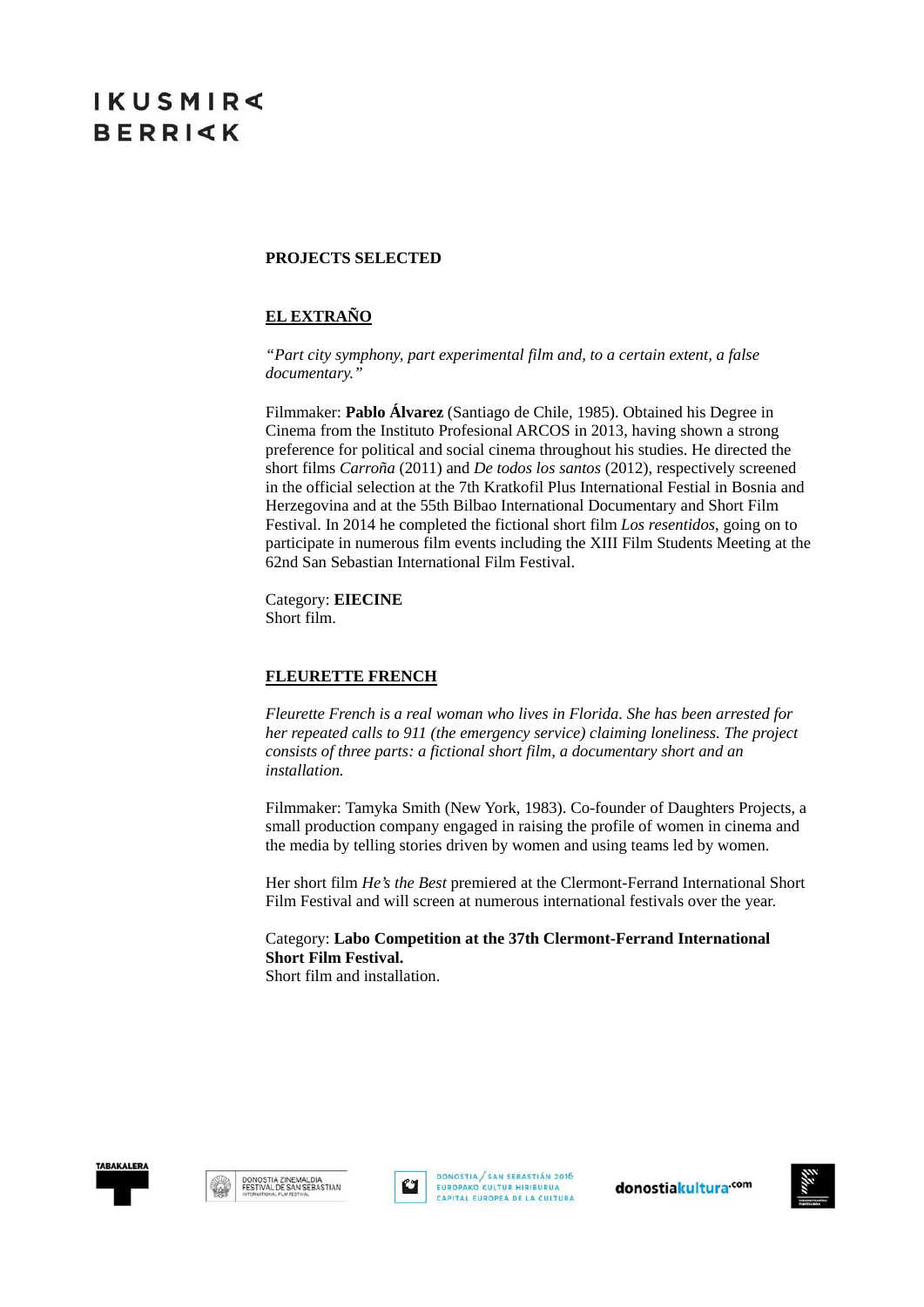#### **IRA 26-2**

*Film diary where the artist endeavours to recover, by means of an everyday performance ritual, the presence of Ira (Elvira Zipitria), a historical character who lived in her block of flats.* 

Filmmaker: Maider Oleaga **(**Bilbao, 1976). Degree in Audiovisual Communication and Diploma in Film Directing (ECAM). In 2015, I graduated with a Master in Feminist and Gender Studies from the University of the Basque Country (UPV/EHU).

I am currently working on the project Agur/Henffych!, a creative relationship arising from the filmed letters exchanged with the Welsh visual artist Naomi Heath. The core theme or pivot of the work is language (Basque and Welsh).

Category: **Filmmakers in the Basque Autonomous Community** Full-length film.

#### **TROTE**

Trote is a full-length film somewhere between fiction and documentary. A film for playing with non-actors, real locations, exterior shots and with filming-recording to find the story.

Filmmaker: **Xacio Baño** (Xove - Lugo, 1983). Studied film at the University of Leon. Has produced, written and directed several short films, among which are particularly *Estereoscopía* (2011) and *Anacos* (2012), present at numerous national and international festivals such as Clermont-Ferrand, New directors/New Films MoMA, Telluride Film Festival, Mar del Plata, Festival de Las Palmas, Alcine, Festival de Málaga, Slamdance, Busan Int. Short film festival, Shnit, Aspen Shortfest…

*Ser e voltar* (2014), his first inroads to the terrain of non-fiction, enjoyed its premiere at the 67th Locarno Festival and recently received the Canal+ Award and a Jury Special Mention at the 37th Clermont-Ferrand Festival.

Category: **Labo Competition at the 37th Clermont-Ferrand International Short Film Festival.**

Feature film.







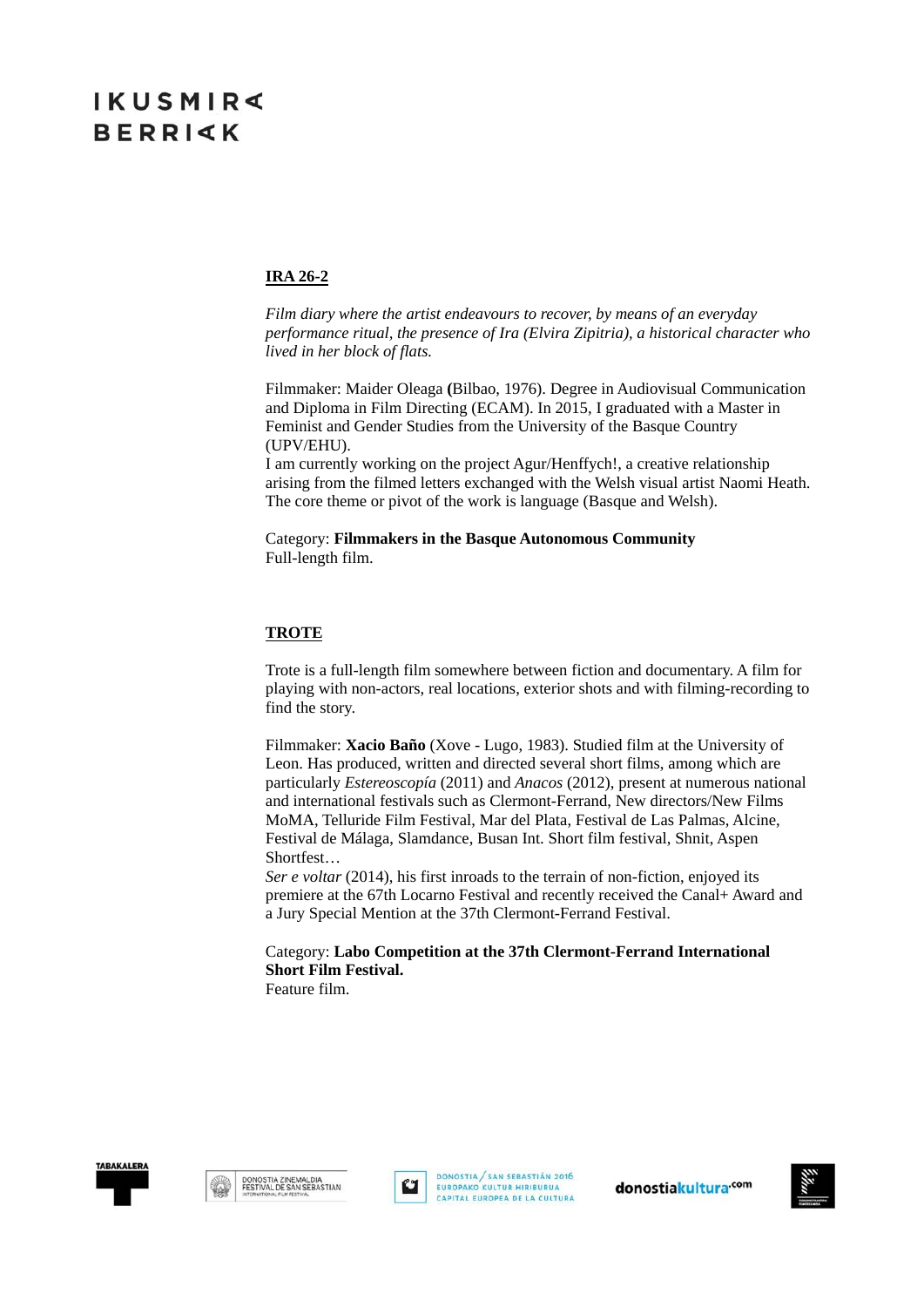# **IKUSMIR BERRIKK**

### **COMMITTEE OF EXPERTS**

Selection of the projects submitted for the call for proposals was made with the help of the committee of experts selected by the four institutions participating in the project: **Oskar Alegría**, filmmaker from Navarra (*Emak Bakia baita*) and director of Pamplona's Punto de Vista Festival; **Marianne Slot**, producer and San Sebastian Festival Delegate for Scandinavian countries; and **Paz Lázaro**, Panorama Programme Manager for the Berlin Festival.

These three professionals of international standing were responsible for making a preliminary assessment of the first four projects in what we hope will be a long cycle of works developed under the IKUSMIRA BERRIAK Residencies Programme. The committee of experts will accompany and advise the projects, also completing the activities programme at the training stage along with other guest professionals.

After the assessment made by the committee of experts, a jury made up of one member from each of the institutions supporting the project (San Sebastian Festival, Tabakalera and San Sebastian, European Capital of Culture 2016) made its final choice of the projects selected.

#### **Oskar Alegría**

Pamplona, 1973. A journalist by trade, Oskar writes travel reports for the *El Viajero*  pull-out of *El Pais* and is the author of an artistic photographic project entitled *Las ciudades visibles.* 

Professor of documentary screenplay on the Audiovisual Screenplay Master at the University of Navarra, in 2013 he was named art director of the Punto de Vista International Documentary Film Festival in Navarra.

Chosen by *Variety* as one of the 10 most promising filmmakers on the Spanish scene, his first feature film, *Emak Bakia baita*, has screened at 70 international festivals, winning 15 awards; it has now been translated into 13 languages. The programme *Versión Española* awarded him the *La Navaja de Buñuel* and named his work best new film of 2013 in Spain.







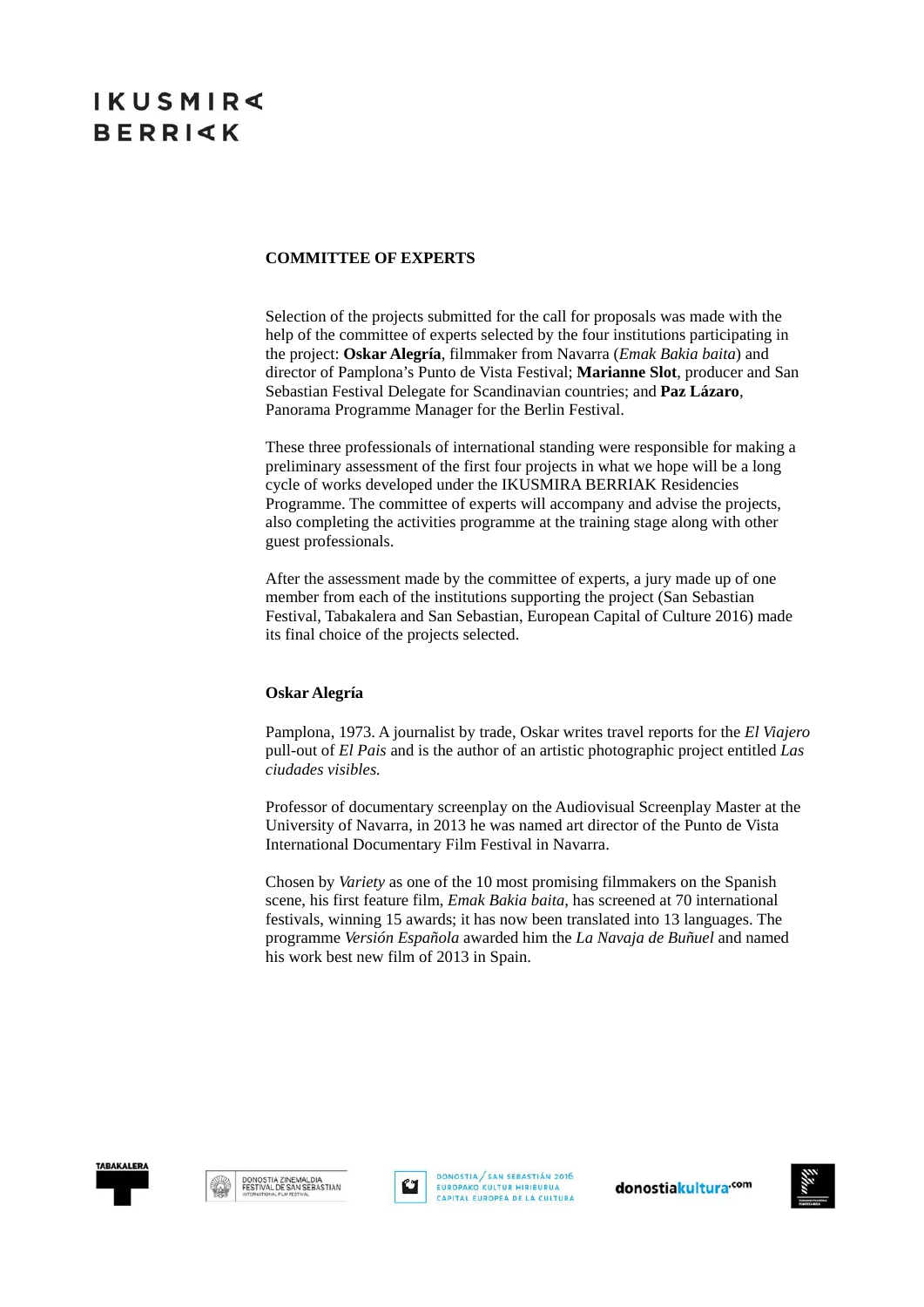# **IKUSMIR BERRIKK**

#### **Marianne Slot**

A French producer of Danish origin, Marianne has been the Scandinavian Delegate at the San Sebastian Film Festival since 1998. She is a member of several French Film Institute (CNC) commissions and of regional funding bodies; she also sits on the board of directors of the Danish House in Paris.

She founded the independent production company Slot Machine in Paris in 1993, and has produced a wide range of critically acclaimed films both in Europe and internationally.

Marianne Slot has been working since 1995 con Lars von Trier on films such as *Breaking the Waves* (1996) and *Antichrist* (2009). She also worked with Bent Hamer and Thomas Vinterberg in Scandinavia. Marianne Slot has produced extensively in Latin America including films by Lucrecia Martel, Lisandro Alonso, Albertina Carri and Paz Encina. More recently she produced first-time director Juliette Garcia's *Be Good* (nominee for the Discovery Awards EFA 2009), Hélène de Crécy's documentary *Escort*, Marian Crisan's *Morgan* (Locarno 2010/Special Jury Prize) and Malgoska Szumovska's *Sponsoring*; she is currently in development with Marion Vernoux's *Mon Prochain*, Susanne Bier's *The Bald Hairdresser* and with the first-time French director Marcia Romano.

She received the French Chevalier de l'Ordre des Arts et des Lettres in 2015.

#### **Paz Lázaro**

Originally from Spain, now living in Germany. Panorama Programme Manager for the Berlin Film Festival since 2006 and member of the selection committee for competition programme films since 2007. Paz has also been a member of the EFA European Film Academy selection committee since 2012.

She has been engaged in film production over the years, with feature films such as *Nómadas* (Spain, 2000), *Cosa de brujas* (Spain, 2002), *Sobre el arco iris* (Spain, 2003), and the documentary *Fallen Angel: Gram Parsons* (Germany, 2004), as well as theatre production with Constanza Macras' Dorky Park Company *(No Wonder, Sure)*.

She was formerly purchases adviser at The Match Factory, with projects such as *Oslo August 31st* by Joachim Trier, *Sueño y silencio* by Jaime Rosales, *Alps* by Yorgos Lanthimos, *Abrir Puertas y Ventanas* by Milagros Mumenthaler and scripts by Athina Rachel Tsangari, Miranda July and Cesc Gay.

She is also a member of Institute of Cinematography and Audiovisual Arts (ICAA) and has curated other programmes, including the Spanish Film Club.





DONOSTIA / SAN SEBASTIÁN 2016 EUROPAKO KULTUR HIRIBURUA CAPITAL EUROPEA DE LA CULTURA